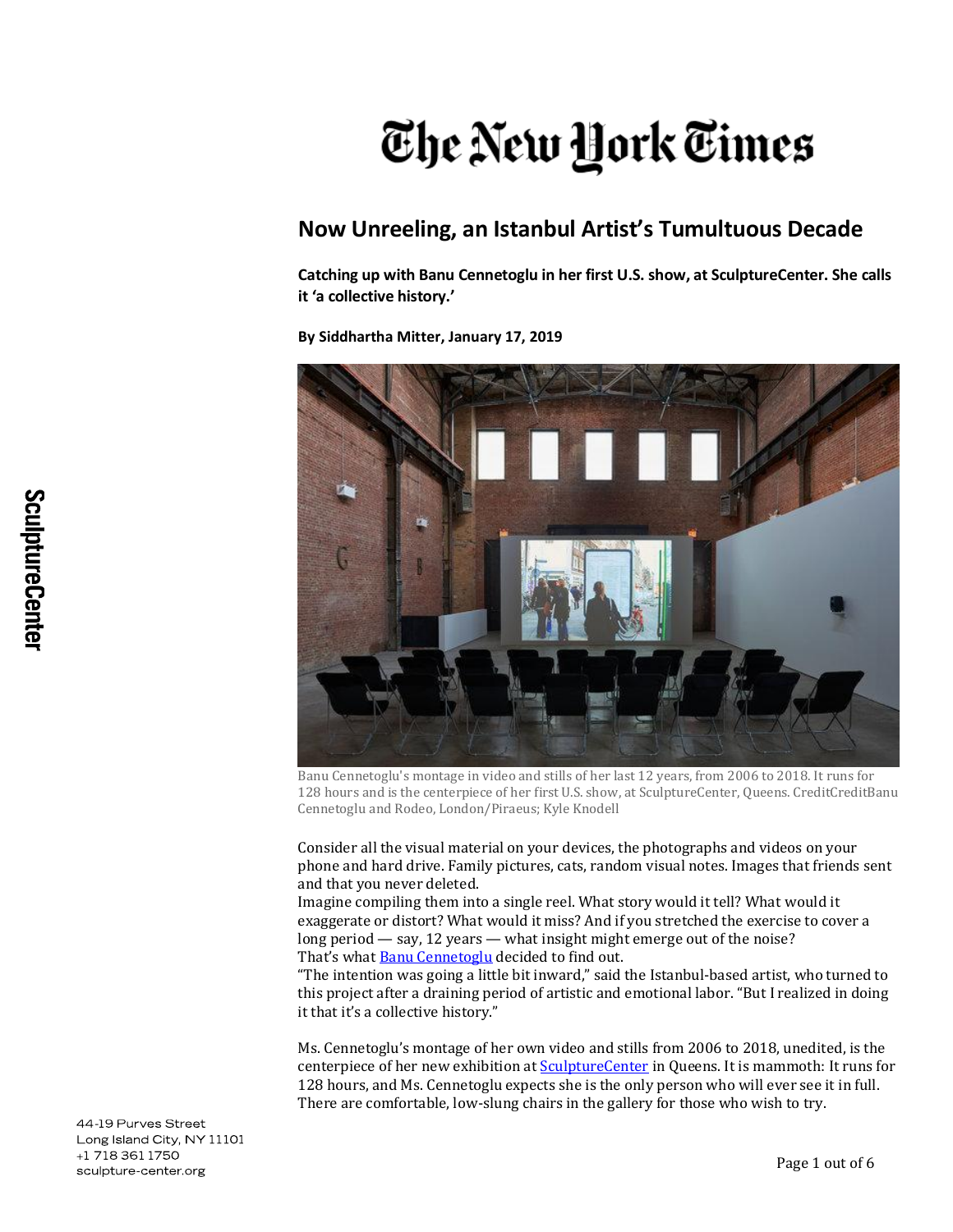



Ms. Cennetoglu's first solo show in the United States opens at a time when artists and journalists in Turkey face increasing repression.CreditCaroline Tompkins for The New York Times

This is Ms. Cennetoglu's first solo show in this country. A onetime fashion photographer who lived in New York in the late 1990s, she gave up commercial work, studied at the [Rijksakademie](https://www.rijksakademie.nl/ENG/) in Amsterdam and then returned to Istanbul, where she opened an art space called BAS. Now 48, she has shown widely in Europe, including at [Documenta 14.](https://www.documenta14.de/en/) Her work is concerned with documentation and its limits, how archives convey and scramble meaning. She sometimes collects, for instance, every newspaper in a country on a given date. All six iterations of this project — from the Turkish dailies of August 28,

44-19 Purves Street Long Island City, NY 11101 +1 718 361 1750 sculpture-center.org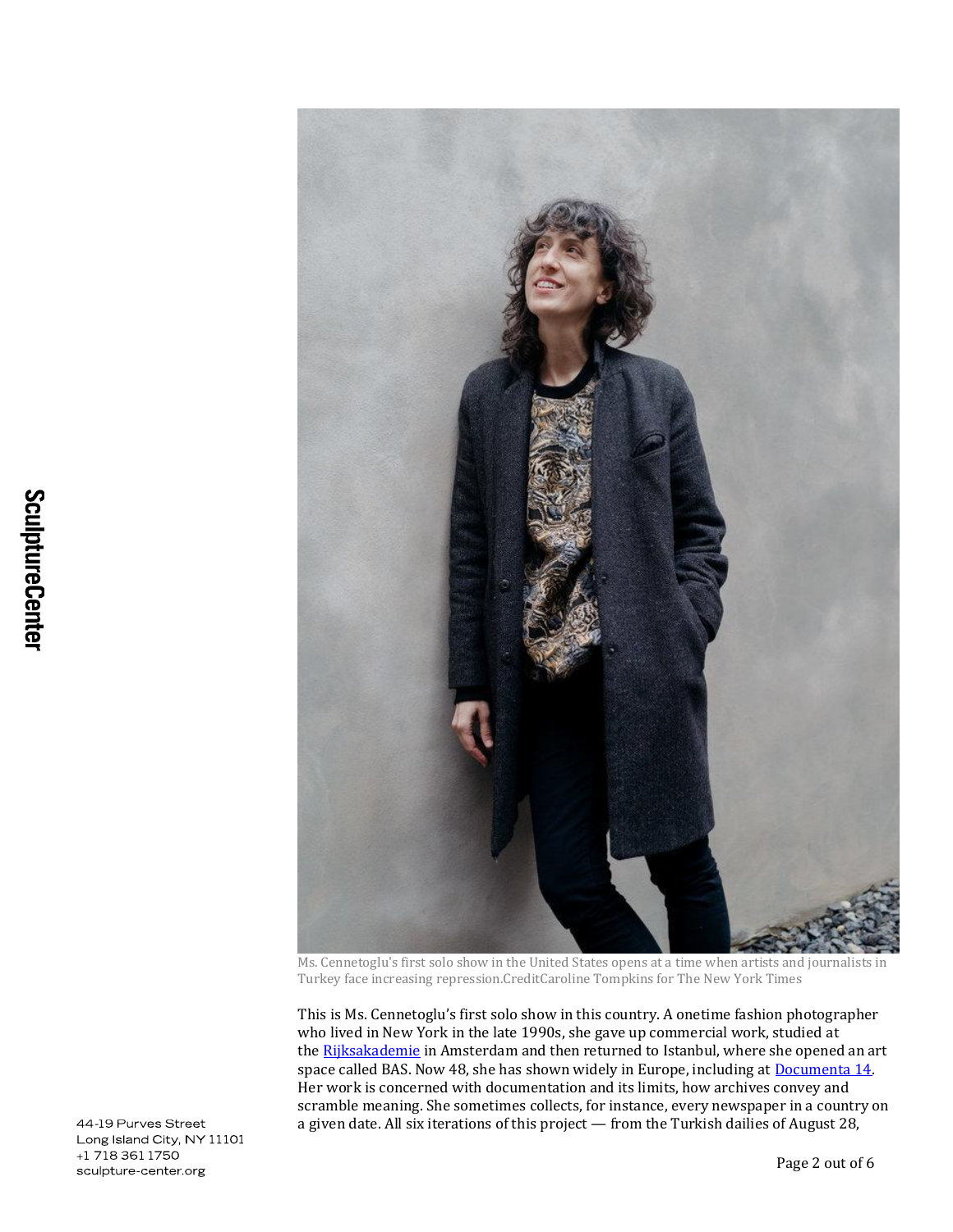2010, to the German newspapers of August 11, 2015 — are in SculptureCenter show, each set compiled alphabetically in black-bound volumes that visitors can handle.

Representing Turkey in the 2009 Venice Biennale, Ms. Cennetoglu showed 500 photographs in the form of a printed catalog; visitors made selections on an order form and downloaded them from a website. For Documenta, she rendered the full text of the posthumously published diary of [Gurbetelli Ersoz,](https://www.documenta14.de/en/calendar/23768/diaries-as-a-space-of-histories) a Kurdish journalist-turned-guerrilla killed in 1997, on 145 slabs of lithographic limestone, as if ready to print. One ongoing project involves gathering home-distilled brandies in the Balkans and serving them in an open bar.



The exhibit includes bound volumes of newspapers, part of the artist's examination of documentation and its limits.CreditBanu Cennetoglu and Rodeo, London/Piraeus; Kyle Knodell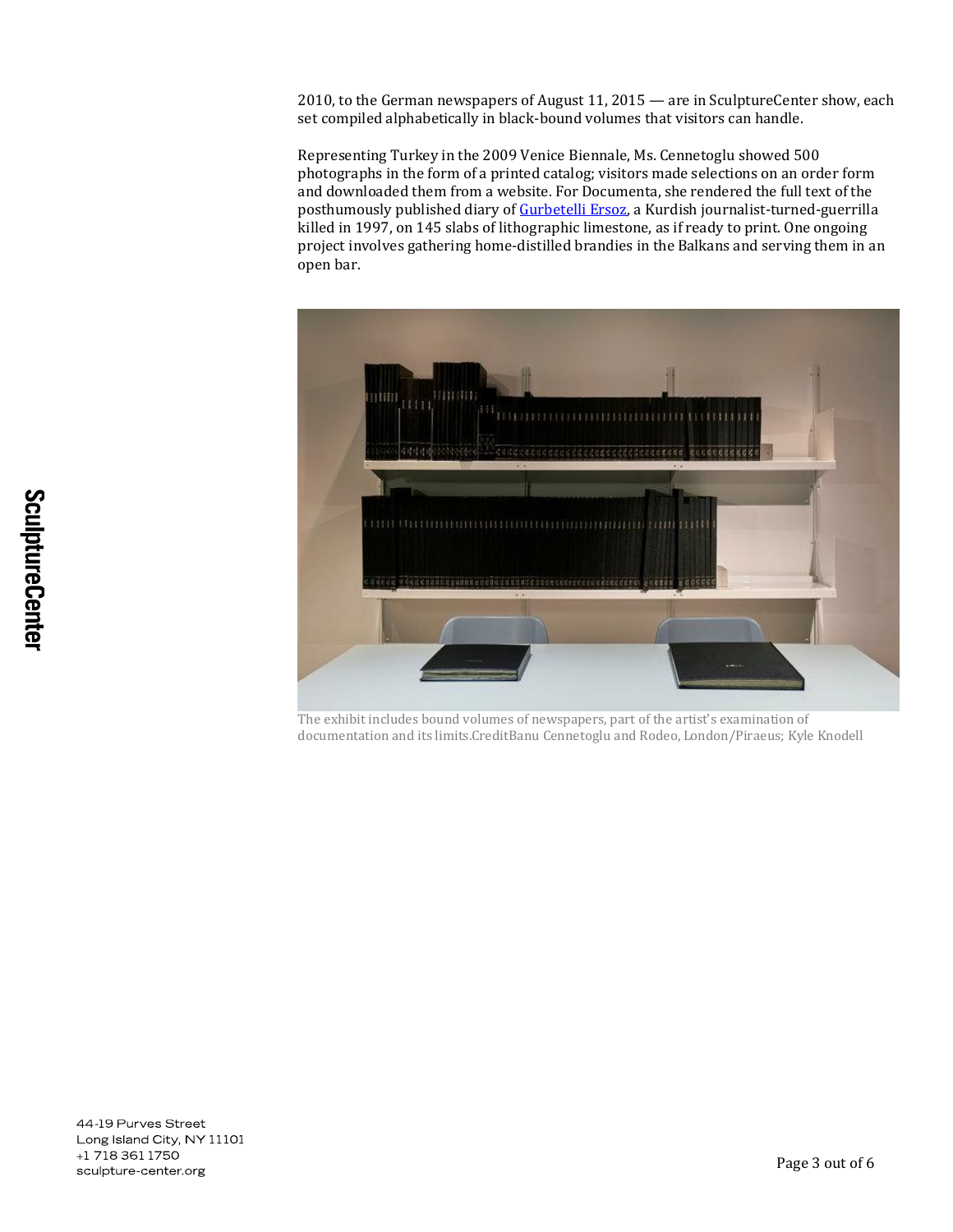

"I care about coherence; it comforts me," said Ms. Cennetoglu of her focus on archives. Credit Caroline Tompkins for The New York Times

At the show, visitors can handle the bound volumes of newspapers. Caroline Tompkins for The New York Times

"I care about coherence; it comforts me," said Ms. Cennetoglu, whose manner is warm and serious. "I also care about the limit between stubbornness, insistence, and obsession. And within that, coherence is important. I don't know if it's possible, but trying is interesting." She has long been entangled with one particular archive. Since 1993, a Dutch nonprofit, [United for Intercultural Action,](http://www.unitedagainstracism.org/campaigns/refugee-campaign/working-with-the-list-of-deaths/) has maintained a list — with names, whenever possible — of [migrants and refugees](http://www.unitedagainstracism.org/wp-content/uploads/2017/06/UNITED-List-of-Deaths-30Sep18-35597final.pdf) [who died](http://www.unitedagainstracism.org/wp-content/uploads/2014/02/list-of-deaths-sept-2019.png) attempting to enter Europe, or while in detention there or awaiting asylum. The Lis[t,](https://uploads.guim.co.uk/2018/06/19/TheList.pdf) as it's known, is inherently incomplete, yet every line in the database contains its own tragedy, with one field to describe the circumstances of death. At last update, eight months ago, it had reached 34,361 documented deaths.

Ms. Cennetoglu has invested herself in taking the List beyond activist circles. She enlarges it — preserving the spreadsheet format in its actuarial sobriety — and displays it in various cities, working with local authorities. The List has blanketed Amsterdam (2007) and appeared on the Metro in Sofia, Bulgaria (2013). It went up in West Hollywood in 2017. Last year it showed in Liverpool, where it was repeatedly vandalized.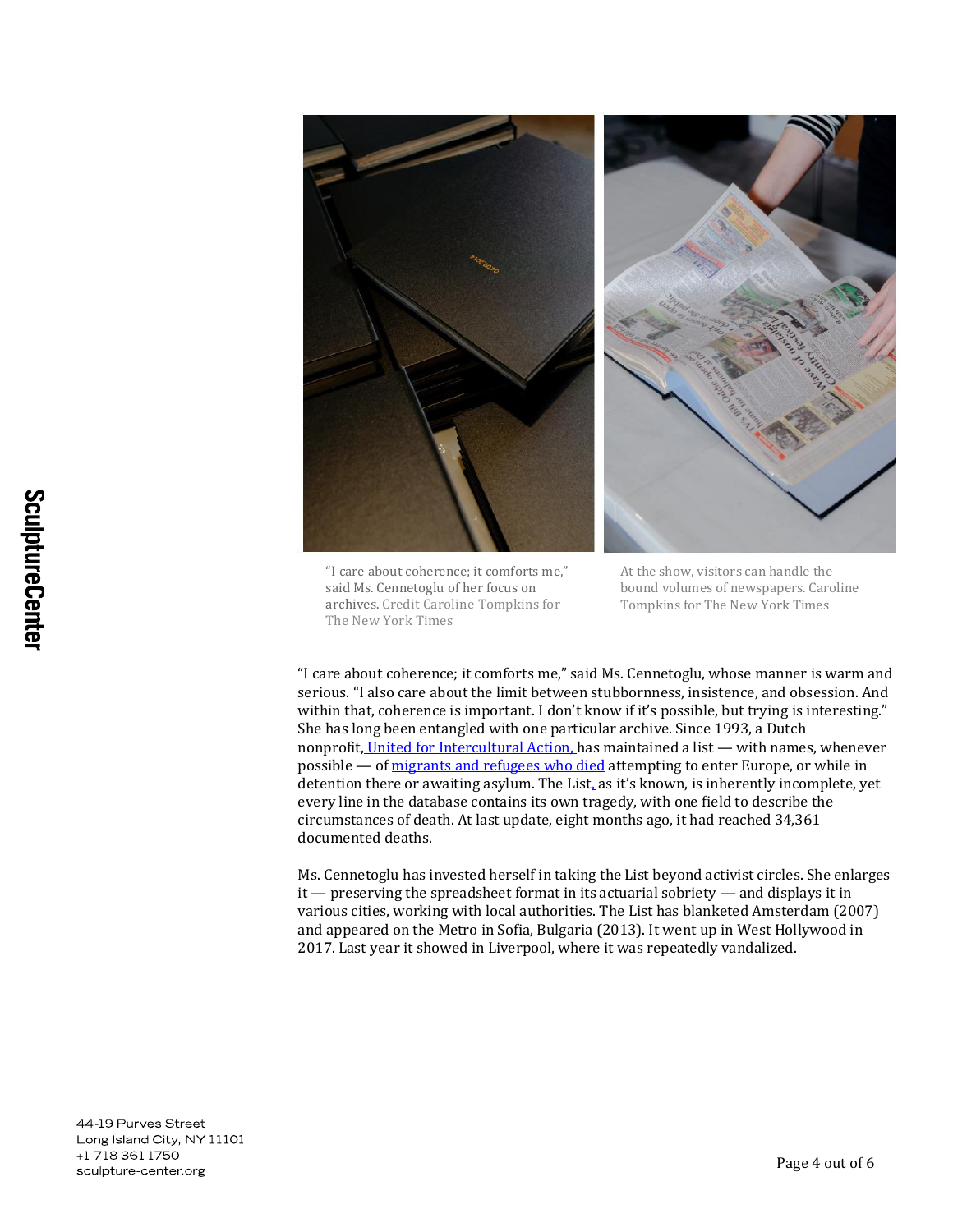

Depending on when a visitor walks in, they might catch vignettes from sport events, protests or travels, even the artist's home life. CreditBanu Cennetolu and Rodeo, London/Piraeus; Kyle Knodell

In November 2017, the entire List appeared as a newspaper supplement in Der Tagesspiegel, the Berlin daily. It was a moment of high visibility for the refugee cause, but for the artist, it was a kind of breaking point. While preparing the German version of the file for publication, poring over the roster of deceased strangers, she had also attended to her own mother's illness, hospitalization and death. "I was grieving through this document," she said. "For my mother, and for all these people in the last 10 years." The atmosphere in Turkey only added to the stress. Since a failed coup in 2016, the government of President Recep Tayyip Erdogan ha[sintensified its policing of media and](https://www.nytimes.com/2019/01/02/world/europe/turkey-emigration-erdogan.html?rref=collection%2Ftimestopic%2FErdogan%2C%20Recep%20Tayyip&action=click&contentCollection=timestopics®ion=stream&module=inline&version=latest&contentPlacement=7&pgtype=collection)  [cultural life.](https://www.nytimes.com/2019/01/02/world/europe/turkey-emigration-erdogan.html?rref=collection%2Ftimestopic%2FErdogan%2C%20Recep%20Tayyip&action=click&contentCollection=timestopics®ion=stream&module=inline&version=latest&contentPlacement=7&pgtype=collection) Ms. Cennetoglu said that many of her friends in Istanbul progressive circles have been detained amid the clampdown. "The possibility that it could happen at any moment is a strange way of living," she said. "The scary thing is self-censorship. It shapes your thinking, your behavior, and in the long run it may be irreversible." When the Berlin newspaper published the List, it ran a cover photo of a dark-skinned man apparently drowning. The sensationalism, at odds with the project's deliberate austerity, rattled Ms. Cennetoglu. An exhaustion took hold, a sense that her art, private life and political commitments had fused into something intractable, unhealthy. "It felt like a stone," she said. "All this turbulence and amalgam. I said, 'Maybe I need to stop and look at this.'"

The marathon compilation now on view results from this introspective turn. Revealing 12 years of visual intimacies is an unusual method of self-care "Not every artist could claim that space, and Banu can," said [Sohrab Mohebbi,](https://www.artforum.com/news/sculpturecenter-appoints-sohrab-mohebbi-as-curator-74269) who became curator of SculptureCenter last year. "Because a lot of her work has involved this promise of coherence, and through it, this radical incoherence."